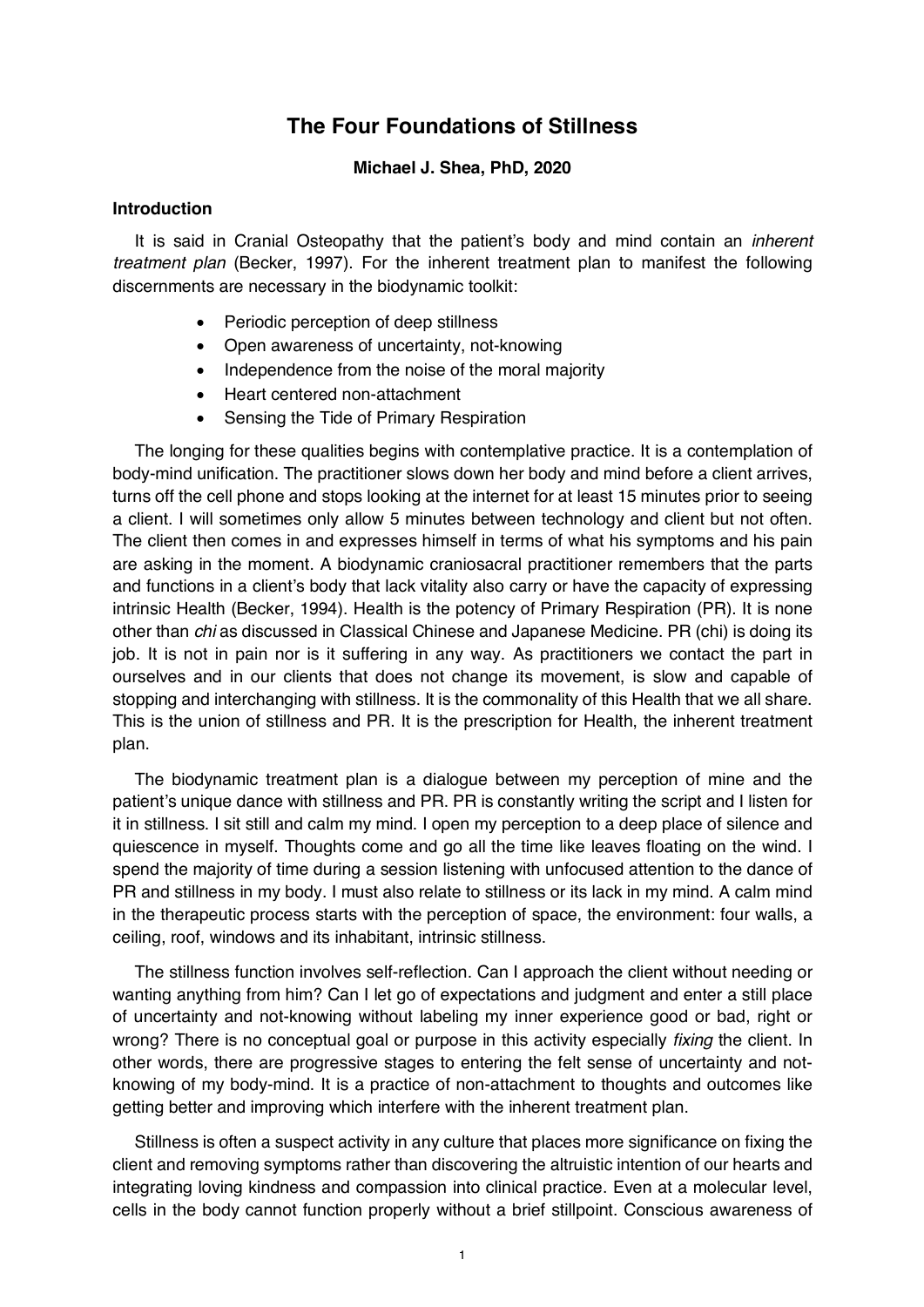stillness can provide a rich, intimate contact with the reality in the present moment of the atomic chart living underneath our skin and the atomic chart we derive from externally. It is not the past or future with our thoughts rather right now. "*Immediate yourself or wreck yourself*." The present moment is the basis for total body safety and involves what I call the *four foundations of stillness*.

#### **First Foundation – Body Sensation & Interoceptive Awareness**

The first foundation of perceiving stillness is *body sensation and interoceptive awareness*. I open to and take notice of personal body sensations in the extrinsic musculoskeletal system. This quality of contact allows for the intrinsic authority of my muscles, bones and fascia to speak to me directly. By paying attention to body sensations rather than ignoring them, I develop friendliness towards my own physical nature and the predicament of gravity. In this way, I share the same suffering of the client. Stillness of body is a settling into both body sensations and interoceptive awareness and at the same time curiously non-attached to the ocean of sensation in my body. We truly inhabit a fluid body and the fascia that holds us together intrinsically is like seaweed.

In this way of embodiment, I gain *moral independence* from the mainstream by trusting the felt sense of my muscles and bones. My body knows the difference between right and wrong if I listen deeply. Sensations need to be unlinked from strong emotions. Emotions need to be unlinked from compulsive thoughts. It involves noticing and appreciating all the senses as they try to average all the input coherently. Everything settles in the body including gravity pulling the mind down into the body and abdomen. It is said in Zen "bring the mind into the Hara (abdomen)." This is a breath that continues down to where the abdominal aorta bifurcates into the common iliac arteries. Our mind needs to connect to the origin of our life close to our umbilicus.

Interoceptive awareness is my connection to my inner life in the viscera and deep organs of the body. This expands *the mind in the Hara* practice. Each organ expresses an urge that becomes conscious from breathing to eating, from urinating to defecating, to a heartbeat that is falling in love. I pay attention to the inside of my body especially the potency of my heartbeat. PR is merged with the stillness in the back of the heart and together with interoceptive awareness of the heartbeat, empathy for self and other is generated. It all rests upon the breath in the Hara.

Stillness does not cause PR or vice versa. Biodynamics does not incorporate a hierarchical model of causation. They dance together in harmony in and around the body. A synchronized union of equality. Body sensations are constantly shifting and may start to settle when I maintain a balance of internal awareness and breathing into the Hara. I calm down physically, mentally and emotionally with conscious breathing into the Hara and conscious awareness of my heartbeat as a unified whole. A body and mind at rest learns that rest and arousal are cyclical and a manifestation of the whole. This is contemplative practice. As I sit in stillness with the client, I become receptive to my body first and then receptive to impressions from my client's body. A calm mind can then begin to rest in the Hara allowing the heart to rest on top of the abdomen. This is called embryonic breathing.

#### **Second Foundation – Non-Attachment**

The second foundation of stillness is *non-attachment*. It is a sense of the arising and falling away of thoughts and ideas like leaves floating down from a tree in the fall. I touch the basic state of my mind and feeling tone in my body and let go of it gracefully with a slow exhalation. This is known as the *act of stillness*. I repeat this act over and over because it requires effort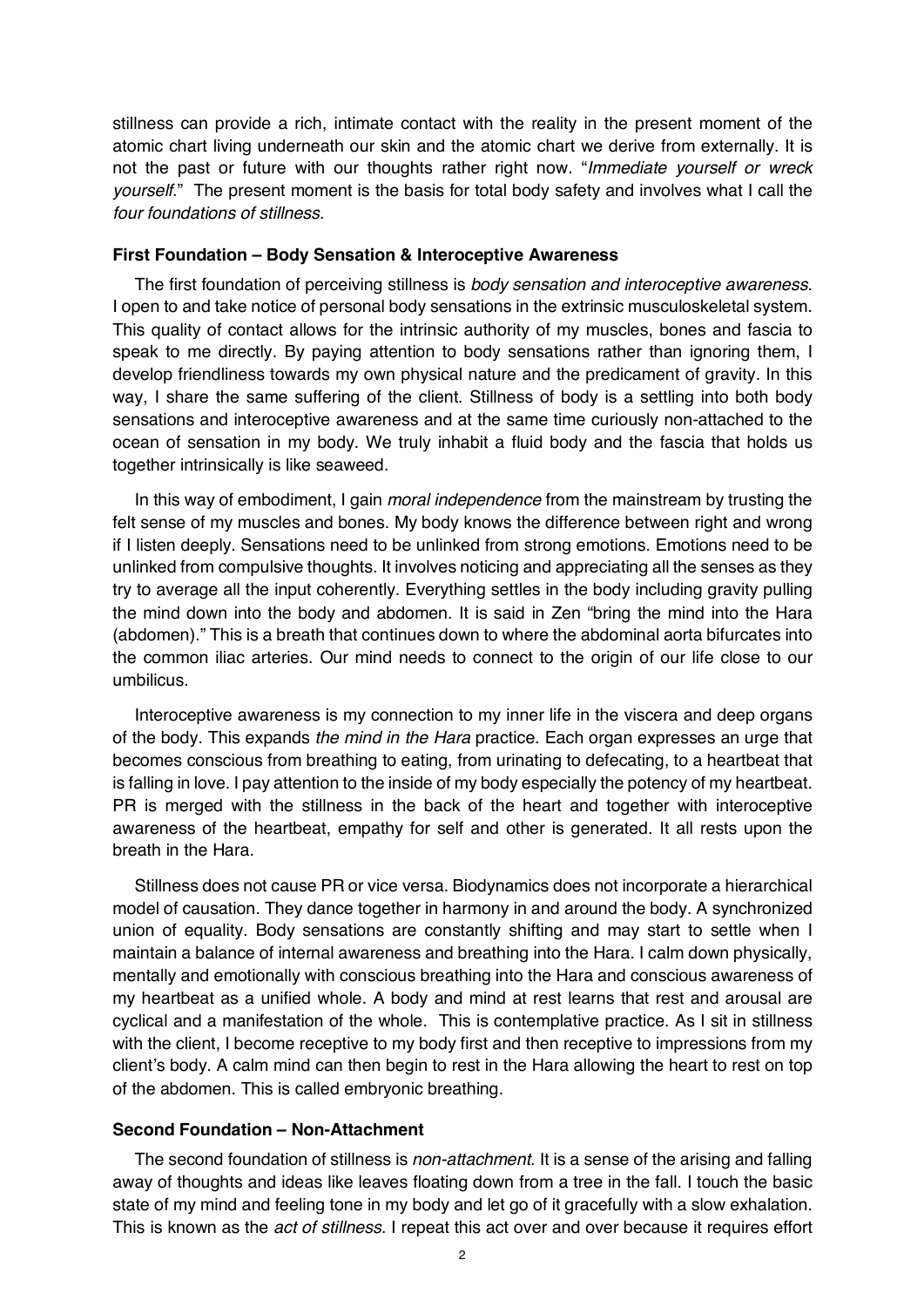to create an open space for thoughts, feelings and emotions to simply be without interfering with them. I consciously observe my inner and outer experience without bias. This is being the *non-attached witness*. I harmonize with the stillness by observing my experience without mental or cognitive expectation. Imagine sitting in a chair looking outside a window to traffic going by on the street. The traffic is the mind filled with thoughts. But I sit and observe them without contact emotionally. Just observe the traffic pattern come and go with gaps where no cars come by.

- I let go of thoughts, turning my sensory attention gently without judging them as good or bad.
- I stop cognitively naming everything that comes into my vision, my mind or my hearing.
- I return to my breath to the Hara
- I sense my heartbeat
- I attune to the space in the environment around me (four walls, a floor and a ceiling)
- I attuning to the world of nature outside the office (the window).

No thought, idea, concept, belief, perception, spiritual insight, or fearful image is too big or too small to get an exemption. All such phenomena are thoughts and are consciously treated as *equal*. Thoughts rise and fall constantly and leave no trace like the imprint of a bird in the sky. Thoughts are not the enemy and like a river they just need to flow unrestricted.

*Touch and go* is a stillness skill. I silently and briefly acknowledge being distracted or entertained by thought stream. I touch it and then I drop it - I let go simply by recognizing the thought without grasping it or if necessary, I shift attention to breathing in the Hara. I return to the midline of stillness by resting my mind on one or the other of my senses. Each sense has an object of cognition but there is too much data from all the senses, so I do not cognitively label what any sense is reporting. I return to home ground of my breathing in and out of the Hara. My breathing integrates all the senses in my body. It gives time for the senses to average the input into safety and open awareness. My body contacts the chair on which I am seated with my feet on the ground. I feel gravity compel my body to the earth as I sit like a mountain. I regularly and repeatedly touch and go because *I am the host of this inner and outer perceptual simulation rather than a guest* without awareness. To be the host of my inner perception requires effort at noticing my disconnection from self and client. It is a practice of harmonizing with the stillness that stretches from the horizon all the way to the back of my heart and through it. This is known as *resting the mind in non-attachment*. This follows after resting the mind in the Hara. The heart must stay non-attached.

Mindfulness is a metaphor for this variety of stillness. It is paying careful attention to the moment-by-moment experience of all my body's senses, the client's body and the perception of both of us together in the office space as an interconnected yet differentiated whole. I pay attention to sensations, inner tensions/pressures and mental/emotional desires for myself and what my hands perceive on the client. I learn gradually to recognize them, sense them and relax my perception into open awareness, as I connect to my different senses one by one. I might let all my thoughts go out into space as I exhale. Or if there is a mental struggle with a particular family story line that moment, I switch attention to other senses. I listen more intently to sound. I look more intently at what my eyes are seeing. Mindfulness is sometimes described as being a bus driver and all the people in the seats behind you are just thoughts. Keep your eyes (metaphorically) on the road in front of you.

As mentioned, thoughts are not the enemy. The "thought police" are not necessary to manage my mind whether alone or with the client's body especially telling me where my hands need to go next on the client. The thought police are especially fond of telling me, "what a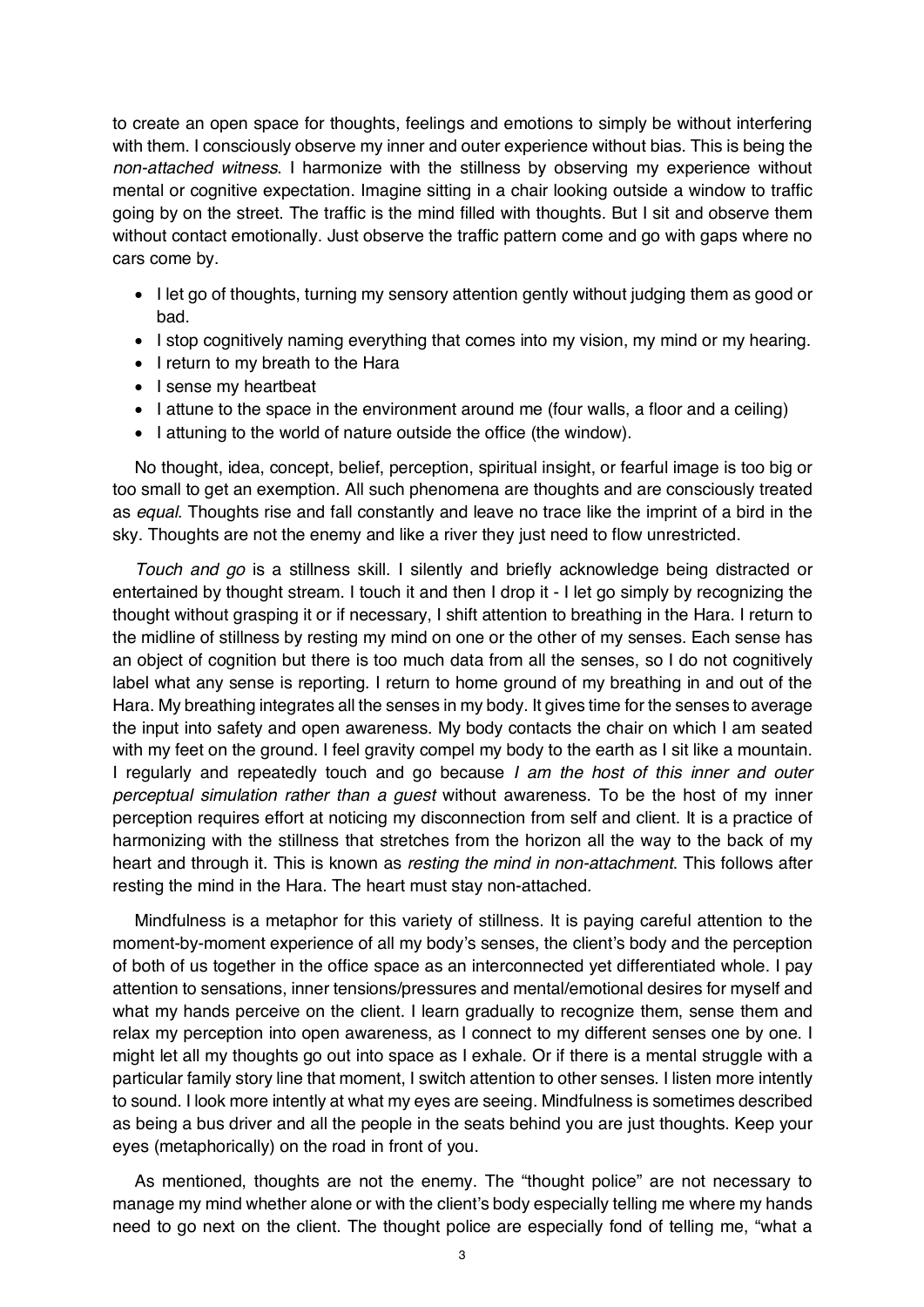waste of time this biodynamic stillness is, it's time to get doing something that will really fix the client."

Patience requires effort at this level of stillness. Effort is not totally giving into mental indulgence such as fantasies or projections or the thought police. Effort requires the potency of shifting one's attention back to one's Hara and then being non-attached. No thought is so important that I cannot let go of it. This is how I move my sensory attention within my body and my mind in order to stabilize a jumpy mind that acts like a frog. *Frog mind* is a mind that jumps around — speedy or fixated on something needing to happen or something that just happened or something that needs to happen later at home. The past and future are eliminated. Even the present moment is eliminated by resting in open awareness. Lazy mind is a daydreamer and requires effort to descend from the clouds of dissociation and return to the earth. I also call this hangover mind as the mind seems to be in a stupor unable to ground in the body.

I must sacrifice my erratic thoughts for the sake of a safe therapeutic container. I sacrifice my frog mind or my lazy mind by paying attention to my breathing and heartbeat. I attend gently, resisting my froginess of being compulsively diverted to the mundane world of desire spacing out into the clouds of confusion in my mind. I shift my attention into open elemental space inside and outside. I am able to touch however briefly, non-attachment to my mentalemotional story lines. I can see through them periodically as all the objects of senses are suspended equally in a vast field of stillness. The presence and potency of PR is then able to reveal itself as the inner garden is swept clean however briefly.

#### **Third Foundation – The Neutral of the Present Moment**

The third foundation of stillness is *the neutral of the present moment*. This level of stillness is the ability to recognize how states of mind and body can enter a therapeutic harmony, a balance point for Health to manifest. The ability to consciously recognize whether I am in frog mind or lazy mind is necessary to ignite a neutral. The neutral is a properly plowed sense field ready to be planted with PR. The stress levels in me and the client transition or harmonize with the priorities of PR. One moment I'm mentally wandering and suddenly I snap back to the present moment without effort into this field of mental relaxation, potential and possibility. I call it the gentle whiplash of mindfulness. This quality, this state of perception and physiology after calming the mind is called a neutral and contains the essence, the vast potency of the present moment. The neutral happens naturally. It is the instinctual progression of a biodynamic session. It is the natural habitat of mind underneath the frog mind and lazy mind. It is nonconceptual, non-temporal and non-moving, just an empty field of rich soil and great potential. The neutral of the present moment is the stillness that expresses great potential for healing.

My body and mind are instinctually oriented to the potential of stillness, silence and open awareness. The neutral stillness in the heart is without an observer. It is the observer. It is a union, a melting together, a merging with the direct experience of being centered in the back of the heart. It is a field of intelligence. The neutral of the present moment is smart. This is part of the hard wiring of my mind to naturally recognize the neutral, being totally present for myself and the client with non-attachment. From this place of the therapeutic neutral of the present moment, PR is free to choose where to place its "unerring potency." I forget this innate ability frequently in sessions however, so it requires repetitive attunement practice to recover it. Being patient and aware of thoughts thinning out invokes the neutral. The present moment is about relaxation without any expectation. And it will shift just as the Tide does. I evenly suspend my attention between a place deep inside my abdomen and heart and as far out into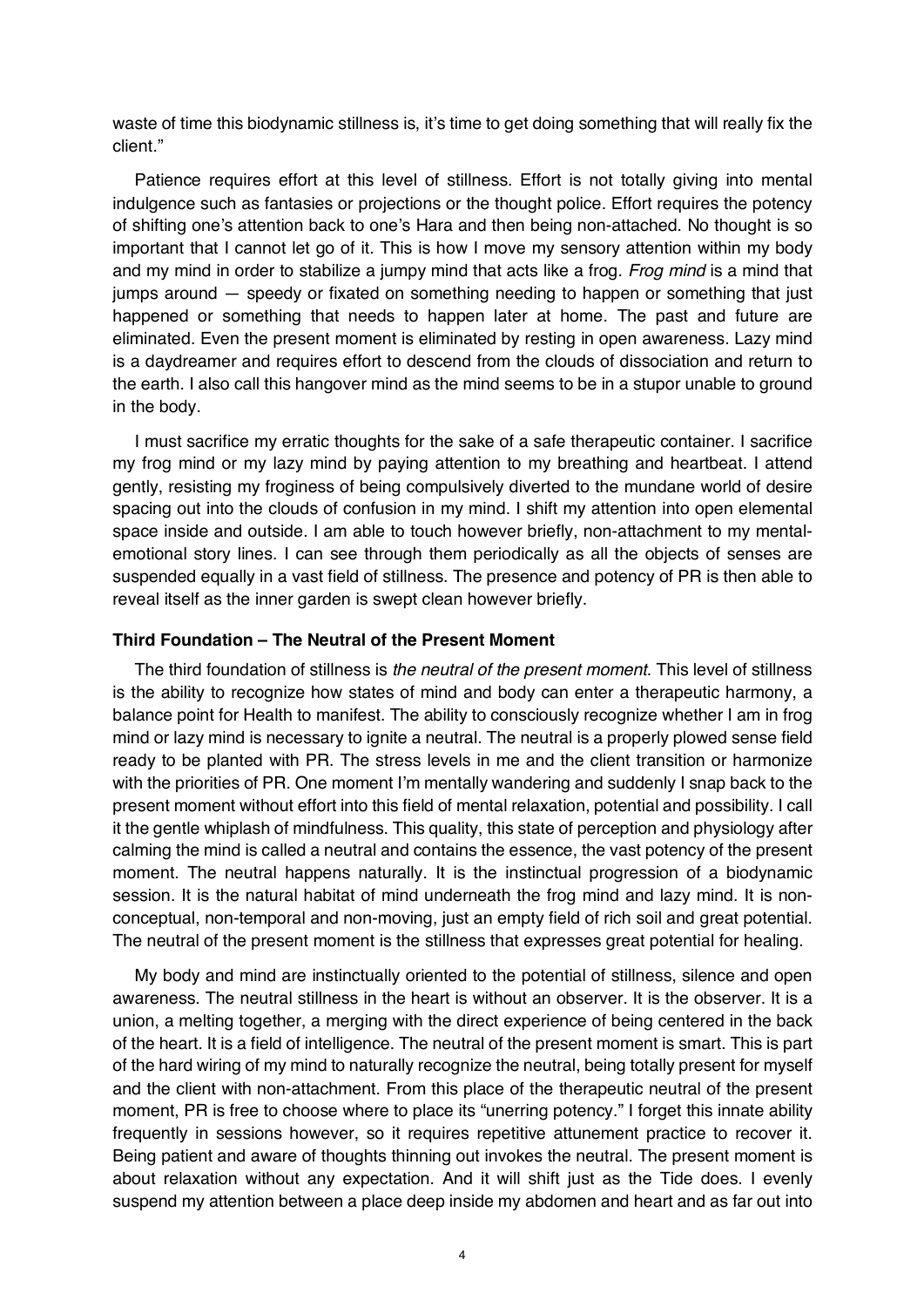space as possible. My umbilical cord stretches to the void. I abide in the space of this joyful moment. The neutral of the present moment brings therapeutic clarity.

#### **Fourth Foundation – Clarity & Renewal**

The fourth foundation of stillness is *clarity*. The neutral permeated with stillness brings clarity of the activity of PR. There is a deepening of the qualities of attention, mindfulness and open awareness. It means slowing down the whole life process and noticing each part of PR and its exquisite precision and unique sequence of movements in and around myself and the client as a unified two-person biology. This means creating what Jim Jealous calls a *metapause*. I notice each effect of the interchange of stillness and silence into the foreground of my perception of the neutral and the client's experience. PR eventually fades to the background when it is finished. Then background and foreground shift places again in its own tempo. The world is breathing through us and the therapeutic process. This is the Tide according to Dr. Sutherland.

The stillness inherent in the neutral involves being patient for non-conceptual clarity to arise in longer pauses between thoughts. Clarity is knowing *what to accept and what to reject* in managing the therapeutic container with the client. It is instinctual. There can be one or more neutrals expressed in a single session. Many sensory impressions come to us through our hands, hearts and mind. Some are therapeutically relevant, and others are not. Our flight simulator for helping others always seems to throw in a few side distractions to test us. Biodynamic perception of the Tide clarifies the direction of the inherent treatment plan of PR. Is the therapeutic process being advanced with PR following the neutral? Is the Tide expanding into your being or away from your being? Clarity is spacious, open and sharp almost to the point of being irritating or even boring at times because of the desire to fix the client.

There is no doubt however, about where to go next with my hands and my perceptual process if I am patient. They are always guided by the constant interchange of stillness and PR. But I must be patient and wait in the neutral of the present moment for as long as possible for such clarity to arrive. I practice sitting in stillness with my client as a specific biodynamic skill so I can begin to clearly recognize the interchange of stillness and PR naturally. There are moments when giving a session to a client that the fog of mind lifts and I am able to freely observe how my mind and body, the client, the office and the natural world are suspended in a vast web of interconnectedness that extends to eternity. This is clarity. It is simple direct perception and it happens frequently during a session and everyday life if the practitioner can calm her mind and rest evenly in the neutral into the heart and/or out to the horizon. And sometimes I move my hands to an inert body location which I recognize quickly and move on without self-reflection on being wrong. The Tide does not make mistakes when it moves my hands.

The hormone oxytocin promotes processes of multisensory integration, the so called 'glue of the senses' – the way the world typically presents itself to us as a coherent picture, rather than as multiple distinct streams of sense data. Multisensory integration, in turn, is at the root of our sense of body ownership, the feeling that most take for granted, that our body is ours. Being still and practicing mindfully promotes our senses being glued together. The brain is like a flight simulator that pilots must practice in to maintain their license to fly. The brain is making a simulation from all the sensory input. It is attempting to average all the senses together which requires good sleep, stillness practice and mental calm. It also requires well bounded physical touch from loved ones and professional manual therapists. It has been well known for years that safe manual therapy releases oxytocin in clients.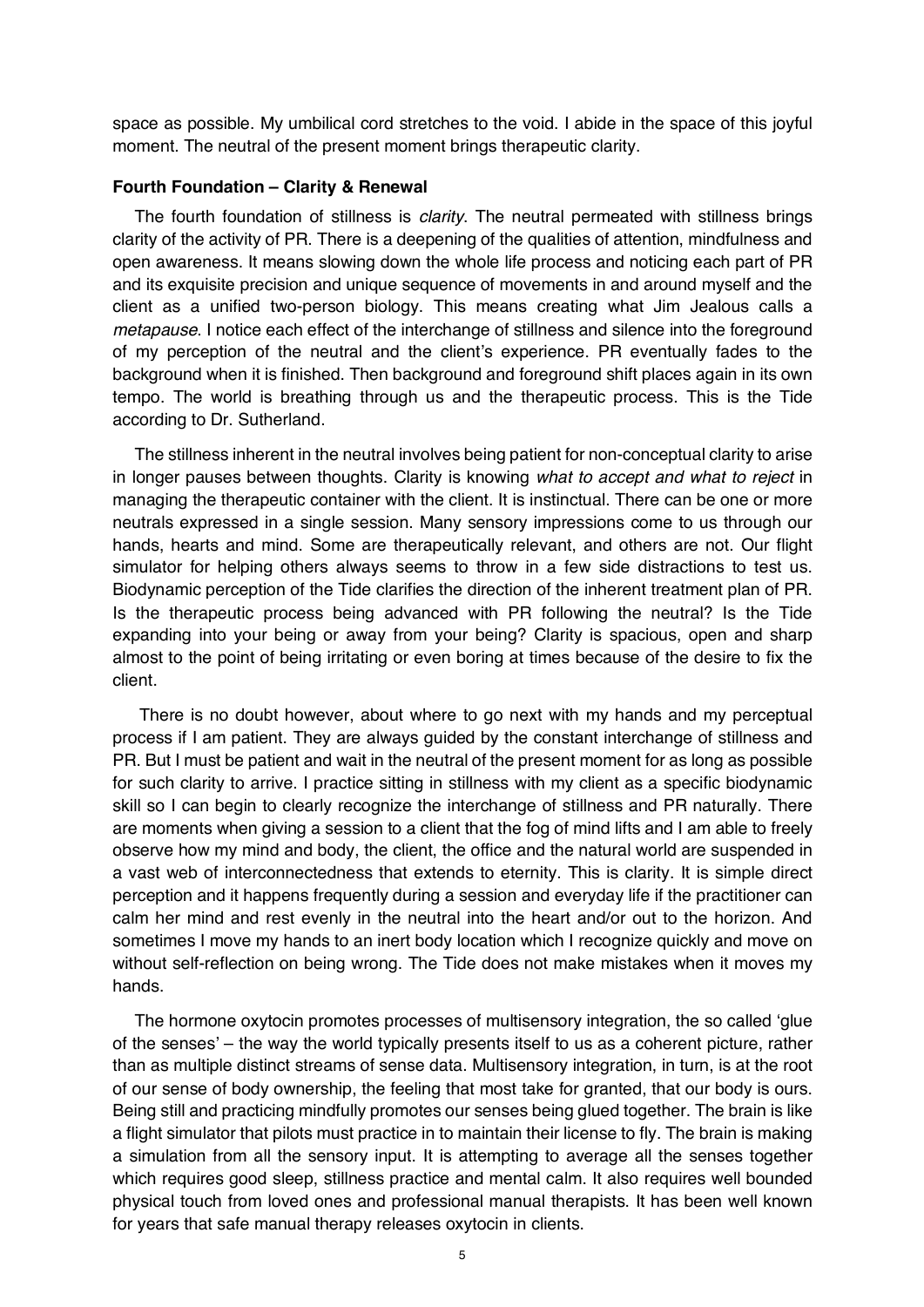I breathe in and then I breathe out and rest momentarily in the pause between exhalation and inhalation. There is a *gap* right at the end of exhalation and it is connected to the gap in between thoughts. This is the gap where I place my attention for a second before the force and potency of inhalation moves under the control of PR. From that place of letting go of mind and body, if even for a second with each breath, I drop into a void of non-thought and nonself. The void is the center (fulcrum) of stillness in the back of the heart extending out to the edge of the universe. The void is the place of *renewal* in biodynamic practice. The client may appear to be asleep but may actually be accessing their original state of embryonic wholeness. For the practitioner, the result is clarity of perception if only momentarily. For the client, accessing their original state of wholeness is at the very least refreshing and at most transformative. Undoubtedly, this is why Dr. Sutherland said that reverence must be a part of every session. Renewal is not about feeling refreshed at the end of a session. Rather renewal is the sense of having been suspended in a non-fearful black void and completely rebuilt from stem to stern in my body. It is a breeze of delight freely given by the Tide. It is what makes biodynamic practice so precious to me.

Finally, renewal is the present moment of eternity. Eternity is in the present moment of stillness. The present moment is the supreme spiritual teacher as is said. The neutral slows down the mental process of jumping all over the place in my body and out of my body until inside and outside melt together. Wholeness is the smallest subdivision of life. I invite the possibility of renewal into my life and that of the client without any expectation or attachment to outcome.

#### **Conclusion - Altruism**

I wait for stillness to move into the foreground of my inner bodily and mental life once PR fades to the background. This is a constant rhythmic balanced interchange of the Tide moving back and forth. There is a settling, as I deepen into a clear witness. This is very personal, unique to the moment and direct. Stillness begets stillness, the effort of being patient with open awareness, and mindfulness. Mindfulness is both the act and the experience of returning and resting in the present moment from wandering thoughtlessly and recreationally. Mindfulness requires effort. I do this practice with the intention to be of service to myself and all others. This is altruism and moral engagement in these times of moral distress. By doing so I develop compassion, the basis of which is non-attachment to an outcome for self and other. Yet compassion at the same time, involves my total being. I am totally present, lucidly still in body, mind and heart for myself and the client. I recognize thoughts but am not swept away by them.

The union of stillness with PR is the core perception in Biodynamic Craniosacral Therapy. This is nothing other than the Tide that our teachers have pointed to. I am on the scent of the sacred with these four foundations of stillness. They are the harmonies of health and healing. The focus is on watching the arising process of body sensations and mental thoughts, seeing through them clearly and letting them go as a kind of sacrifice or purification of our intention to help others and be of service to humanity. The neutral of the present moment is entered like the mystery it is. You cannot solve a mystery, but you can enter it This is what ignites the healing process. The heart naturally becomes centered in its inherent kindness and awakens the subtle emotions of compassion and love. The Tide of PR and stillness is not given in a session of biodynamic work like turning on a light switch. PR and its healing priorities are gradually uncovered by the quality of the practitioner's stillness.

I am carefully observing my own internal experience like a Swiss watchmaker. I witness my senses including my mind sense as a constantly changing process (automatic shifting) and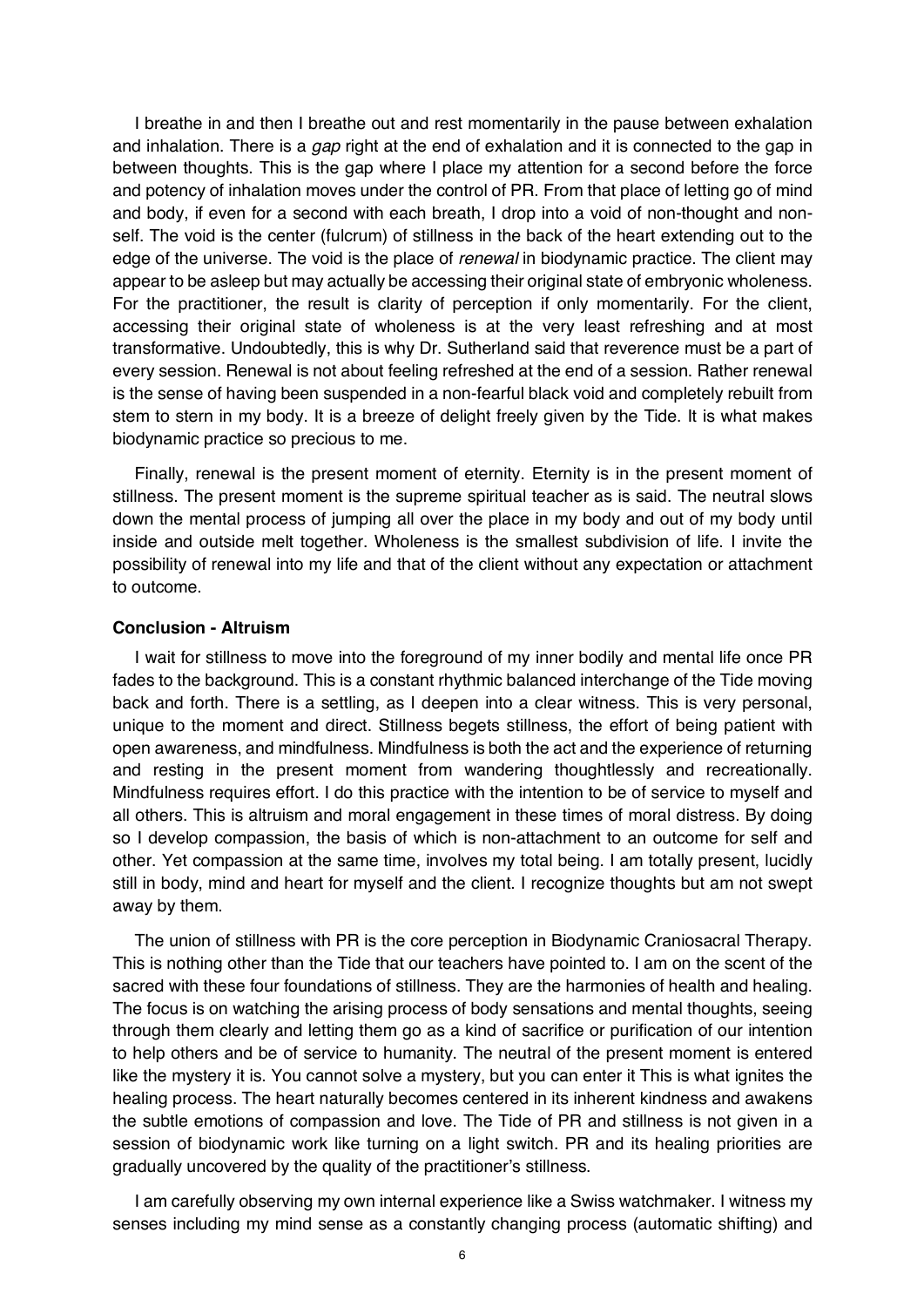impermanent process. This creates a heart centered harmony between the client and me. The right hemispheres of our brains become synchronized with one another. We share a common umbilical cord. The client's inherent treatment plan is invoked by the skills in the four foundations of stillness, by respect and reverence, by prayer and a contemplative attitude. This sets the stage for the delicious Tide to manifest its unerring potency and for change to take place outside of my control. It is the movement of Health that has no beginning and no end. It is the movement of wholeness that is in direct proportion to stillness. Thus, stillness and PR are merged and in harmony all the time because the "Health is never lost."

## **Stillness Meditation**

- 1. Sit up straight on the forward half of your chair or on a meditation cushion. Allow some curvature in your lumbar spine and a little lift in the sternum and shoulder girdle. This is the posture of stillness.
- 2. Relax your legs or cross the legs comfortably. Your knees must be below the plane of your hips for the pelvic and respiratory diaphragms to synchronize.
- 3. Find the balance in your pelvis on the chair from left to right and front to back.
- 4. Place your hands palms down on the legs.
- 5. Eyes are open resting on the floor six feet in front of you. Avoid mentally naming objects in your visual field.
- 6. The jaw is relaxed with the tip of the tongue on the roof of the mouth just slightly in back of the front teeth.
- 7. Move your ears back slightly to soften the upper neck and align the ears with the shoulders.
- 8. Bring 75% of your awareness to your exhale and 25% to your inhale through your nose or mouth. Take a few minutes to settle into this level of attention on the exhale of diaphragmatic breathing. It is not a breathing "technique" rather it is a slight shift in focus. Just witness the exhalation. I often will count twenty-one exhalations to settle into this awareness.
- 9. If you experience any distracting thoughts, feelings, emotions, or anything that pulls you from the awareness of the exhale, say to yourself: "thinking" and come back to your exhale.
- 10. *Not too tight, not too loose* means do not hold your body or your mind rigidly nor should you give in to being mentally lazy or daydreaming. When you notice yourself becoming over focused or efforting, slumping or closing your eyes a lot, start over at the beginning with your body alignment, etc. Let the thoughts in your mind drain out of you as you exhale. Continually resettle back into your own body posture and breathing.
- 11. *Touch and go* means to experience the flavor of your thoughts, then mentally say *thinking,* and then let go of them resting your attention on your exhale. No particular thought is better than another, whether it's spiritual one or a mean one.
- 12. Occasionally scan your body—starting at your feet, then pelvis, then trunk, arms, head and neck, jaw and respiratory diaphragm. Use micromovement to make adjustments in your body alignment.
- 13. As you settle into the exhalation begin to notice a slight pause at the end of your exhalation just before you inhale. You do not have to think about the inhalation. Do not hold your breath. Your body will inhale naturally for you. The point is to continually rest your attention in the pause or stillpoint at the end of the exhalation without holding your breath. All of your attention and awareness comes down into that slight pause.